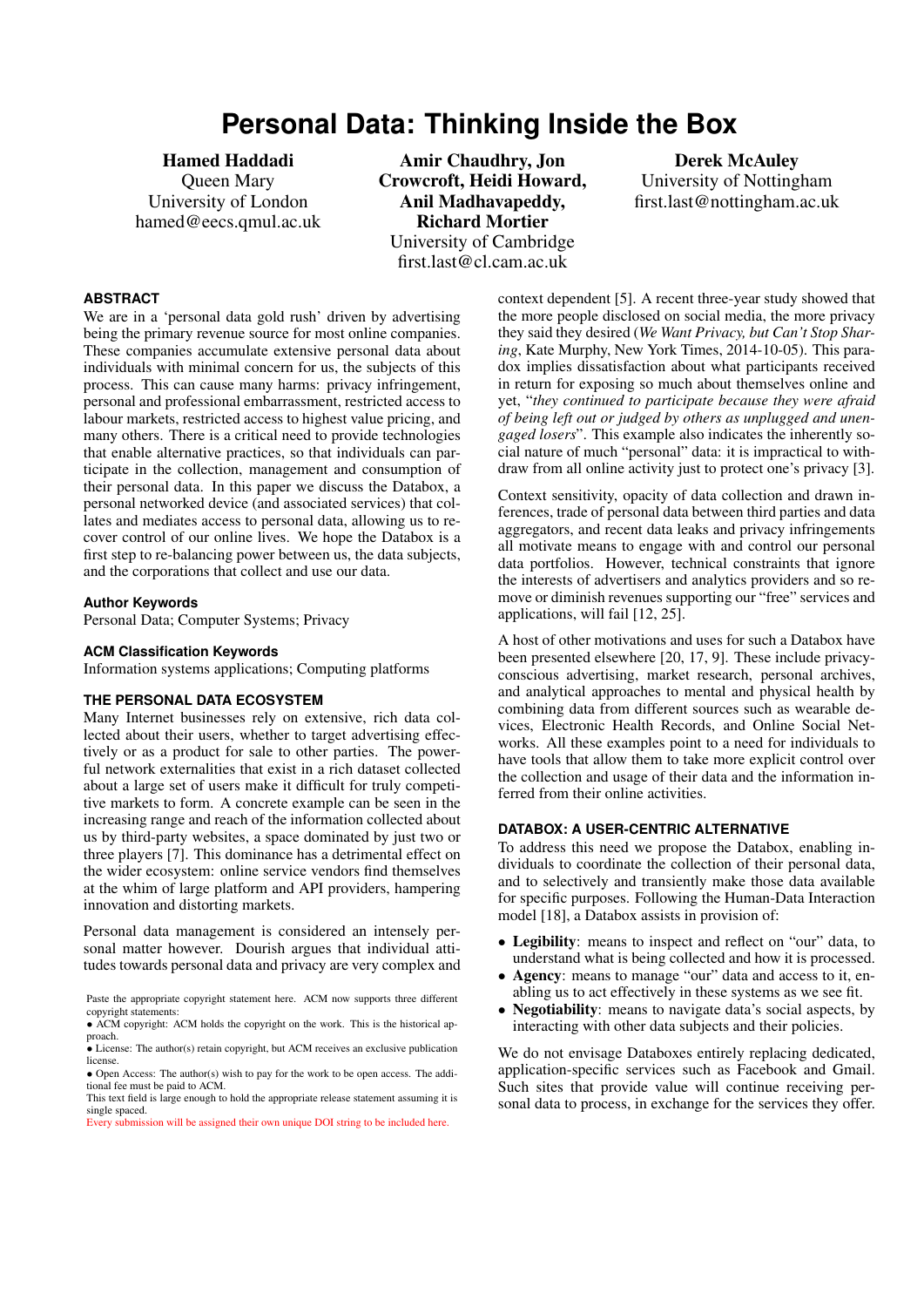Databox simply provides its user with means to understand, control and negotiate access by others to their data across a range of sites, including such currently dominant players. As a physical object it offers a range of affordances that purely virtual approaches cannot, such as located, physical interactions based on its position and the user's proximity.

Nor is the Databox oriented solely to *privacy* and prevention of activities involving personal data. It enables *new* applications that combine data from many silos to draw inferences presently unavailable. By redressing the extreme asymmetries in power relationships in the current personal data ecosystem, the Databox opens up a range of market and social approaches to how we conceive of, manage, cross-correlate and exploit "our" data to improve "our" lives.

# **FEATURES OF A DATABOX**

What features must a Databox provide to achieve these aims? We answer in four parts: it must be a *trusted platform* providing facilities for *data management* of data at rest for the data subjects as well as *controlled access* by other parties wishing to use their data, and *supporting incentives* for all parties.

Trusted Platform. Your Databox coordinates, indexes, secures and manages data about you and generated by you. These data can remain in many locations, but it is the Databox that holds the index and delegates the means to access that data. It must thus be highly trusted: the range of data at its disposal is potentially far more intrusive – as well as more useful – when compared to data available to traditional data silos. Thus, although privacy is not the primary goal of the Databox, there are clear requirements on the implementation of the Databox to protect privacy [11]. Trust in the platform requires strong security, reliable behaviour and consistent availability. All of the Databox's actions and behaviours must be supported by pervasive logging, with associated tools, so that users and (potentially) third-party auditors can build trust that the system is operating as ex[pec](#page-3-9)ted and, should something unforeseen happen, the results can at least be tracked. We envisage such a platform as having a physical component, perhaps in the form-factor of an augmented home broadband router, under the direct physical control of the individual. Thus, while making use of and collating data from remote cloud services, it would also manage data that the individual would not consider releasing to any remote cloud platform.

Data Management. A Databox must provide means for users to reflect upon the data it contains, enabling informed decision-making about their behaviours, and particularly whether to delegate access to others. As part of these interactions, and to support trust in the platform, users must be able to edit and delete data via their Databox as a way to handle the inevitable cases where bad data is discovered to have been inferred and distributed. Similarly, it may be appropriate for some data to *not* exhibit the usual digital tendency of perfect record. Means to enable the Databox automatically to forget data that are no longer relevant or have become untrue may increase trust in the platform by users [15]. Even if data has previously been used, it may still need to be "put beyond use" [2]. Concepts such as the European Union's *Right to be Forgotten* require adherence to agreed protocols and other

forms of cooperation, by third-party services and data aggregators. The Databox can be used as a central point for negotiating such data access and release rights.

Controlled Access. Users must have fine-grained control over the data made available to third parties. At the very least, the Databox must be selectively queryable, though more complex possibilities include supporting privacy-preserving data analytics techniques, such as differential privacy [6] and homomorphic encryption [21]. A key feature of the Databox is its support for revocation of previously granted access. In systems where grant of access means that data can be copied elsewhere, it is effectively impossible to revoke a[cce](#page-3-10)ss to the data accessed. In contras[t, a](#page-3-11) Databox can grant access to process data locally *without* allowing copies to be taken of raw data unless that is explicitly part of the request. Subsequent access can thus easily be revoked [16]. A challenge is then to enable users to make informed decisions concerning the impact of releasing a given datum as this requires an understanding of the possible future information-states of all third parties that might access the newly releas[ed d](#page-3-12)atum. One way to simplify this is to release data only after careful and irreversible aggregation of results to a degree that de-anonymisation becomes impossible. More complex decisions will require an on-going dialogue between the user and their Databox, to assist in understanding the impact of their decisions.

Supporting Incentives. A consequence of the controlled access envisioned above is that users may deny third-party services access to data. The Databox thus must enable services alternate means to charge the user: those who wish to pay through access to their data may do so, while those who do not may pay through more traditional financial means. One possible expression of this would be to enable the Databox to make payments, tracing them alongside data flows to and from different third-party services made available via some form of app store. Commercial incentives include having the Databox act as a gateway to personal data currently in other silos, and as an exposure reduction mechanism for commercial organisation. This removes their need to be directly responsible for personal data, with all the legal costs and constraints that entail, instead giving control over to the data subject. This is particularly relevant for international organisations that must be aware of many legal frameworks. A simple analogy is online stores' use of payment services (e.g., Pay-Pal, Google Wallet) to avoid the overhead of Payment Card Infrastructure compliance.

# **BARRIERS TO ADOPTION**

Many past systems provide some or all of these features, but none have really been successful due, we claim, to fundamental barriers that have yet to be coherently addressed.

Trust. The growth of third party cloud services means users must trust, not only the service they are directly using, but also any infrastructure providers involved, as well as other parties such as local law enforcement. If the Databox is to take such a central place in our online lives, it must be trusted. Two key aspects stand out here for the Databox: (*i*) the need to trust that it will protect the user against breach of data due to attacks such as inference across different datasets; and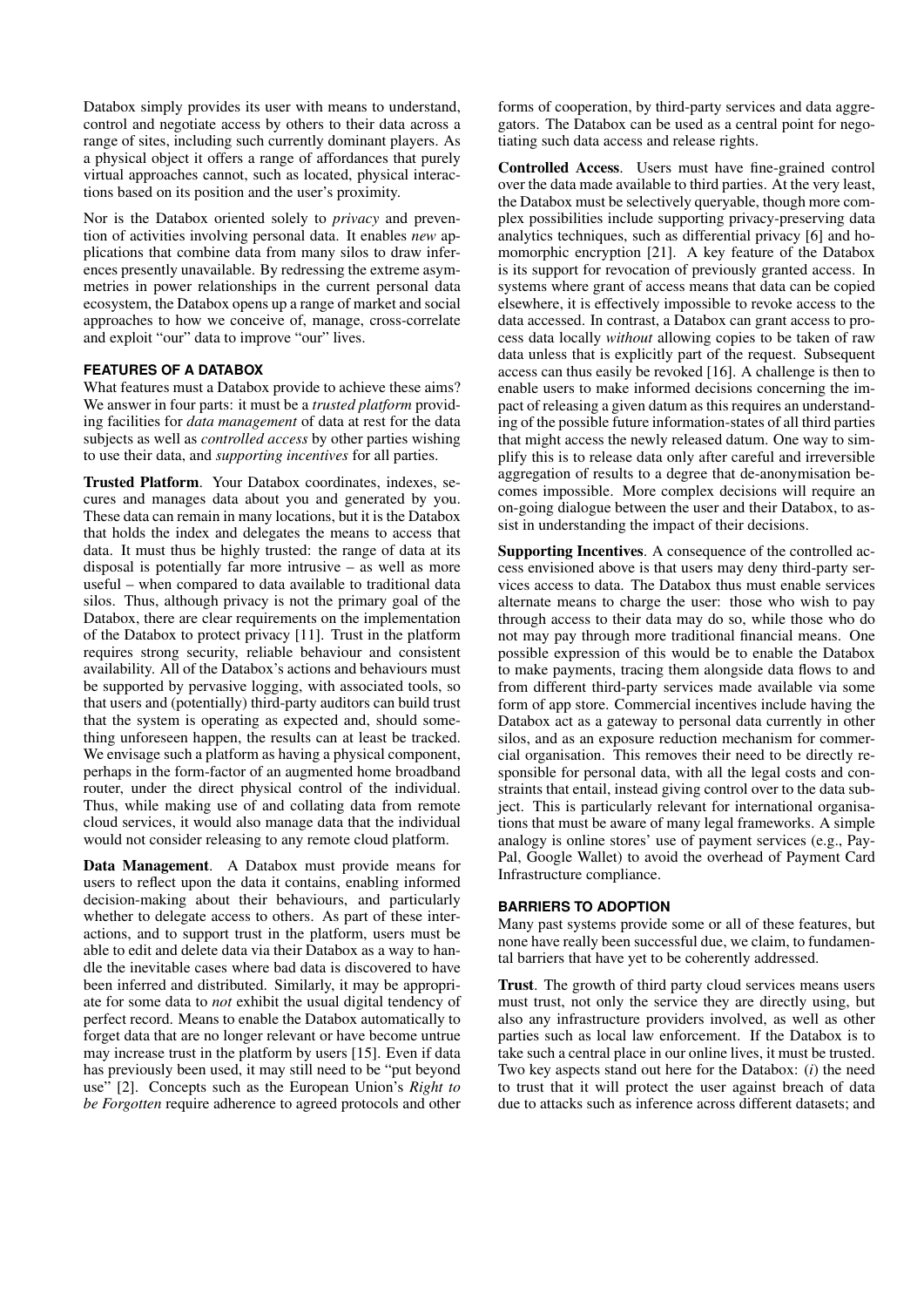(*ii*) the need to trust that the software running on it is trustworthy and not acting maliciously. Two features of the design support this. First, all keys remain with the user themselves such that not even a Databox provider can gain access without permission. Second, by making a physical artefact a key component in a user's Databox, e.g., a low-energy computing device hosted in their home, physical access controls – including turning it off or completely disconnecting it from all networks – can be applied to ensure data cannot leak. While this minimises the need to trust third parties, it increases trust placed in the software: we mitigate this by using open-source software built using modern languages (OCaml) on platforms (Xen) that limit the Trusted Computing Base, mitigating several classes of attack to which existing software is vulnerable.

Usability. Personal data is so complex and rich that treating it homogeneously is almost always a mistake and, as noted above, user preferences in this space are complex: socially derived and context dependent. A very broad range of intents and requirements must be captured and expressed in machineactionable form. We will build on techniques developed in the Homework platform [19] which prototyped and deployed a range of novel task-specific interfaces that assisted users in the complex business of managing their home networks. Deciding which devices should be able to share in and access the digital footprint, even before considering sharing with other people, makes it e[ven](#page-3-13) harder. Issues such as mixed, sometimes proprietary data formats, high variability in datum sizes, the multiplicity of standards for authentication to different systems to access data, lack of standard data processing pipelines and tools, and myriad other reasons make this job complex and time consuming. In addition, most data is inherently shared in that it implicates more than one individual and thus ownership and the concomitant right to grant access is not always clear. E.g., Use of cloud email services like Gmail: even if a user opts out by not using Gmail, there is a high chancethat a recipient of their email *is* using Gmail.

Cost. There are a range of incentives that must align for the success of such a platform. The day-to-day costs of running a Databox have to be acceptable to users. Similarly, costs that third-parties incur when accessing the system will have to be recouped, including perhaps recompensing for access to data that previously they would have simply gathered themselves. It remains to be seen how this can be done in practice: Are users willing and able to pay in practice? What will be the response of users when offered pay-for versions of previously free-to-use services? There is some evidence that some users will be willing to make this trade-off [1], but studies also show that the situation is complex [24].

# **THE WIDER ENVIRONMENT**

In response to growing awareness about how [ou](#page-3-14)r data is processed, many startups have formed in r[ece](#page-3-15)nt years aiming to put users explicitly in control of their personal data or metadata. They typically provide platforms through which users can permit advertisers and content providers to enjoy metered access to valuable personal data, e.g., OpenPDS [4]. In exchange, users may benefit by receiving a portion of the monetary value generated from their data as it is traded in an increasingly complex ecosystem [7]. Considering the churn experienced in the personal data startup space, with so many new but typically short-lived entrants, it seems that few truly viable models have yet been discovered. Our belief is that the power of personal data can only be realised when proper consideration is given to its social c[ha](#page-3-0)racter, and it can be legibly combined with data from external sources. In this case, we might anticipate many potential business models [22].

Unfortunately, these approaches typically entail lodging *all* personal data into cloud-hosted services giving rise to concerns about privacy and future exploitation or mistaken release of data. In contrast, your Databox retains [dat](#page-3-16)a – particularly *control over* that data – locally under your sole control. From a technology point of view, the general approach of Databox is that of "privacy by design", though it remains to be seen if it can be successful in a space such as this, where policy and technology need to co-evolve. In order to sell personal data, there needs to be a method for determining the marginal rate of substitution (the rate at which the consumer is willing to substitute one good for another) for personal data. The sale of personal data and insights derived from it is the key utility in this ecosystem, and individuals' preferences are the fundamental descriptors and success indicators.

Governments and regulatory bodies have attempted to impose regulatory frameworks that force the market to recognise certain individual rights. Unfortunately, legal systems are not sufficiently agile to keep up with the rapid pace of change in this area. Attempts at self-regulation such as the *Do Not Track* headers<sup>1</sup> are ineffective, with only an insignificant fraction of services in compliance [7]. It is even possible that there may be a shift towards consumer protection legislation, as opposed to current prevalence of informed consent [13].

#### **SUMMARY**

We are in an era where aggregation and analysis of personal data fuels large, centralised, online servic[es.](#page-3-17) The many capabilities offered by these services have come at significant cost: lost of privacy and numerous other detrimental effects on the well-being of individuals and society. Many have commented that people simple do not see the need for technologies like this until they suffer some kind of harm from the exploitation of their data. On the other hand, it has been argued that privacy is negotiated through collective dynamics, and hence society reacts to the systems that are developed and released [10]. We speculate that data management may become a mundane activity in which we all engage, directly or through some representative, to a greater or lesser extent.

We have proposed the Databox as a technical platform that would provid[e m](#page-3-18)eans to redress this imbalance, placing the user in a position where they can understand, act and negotiate in this socio-technical system. By acting as a coordination point for your data, your Databox will provide means for you to *reflect* on your online presence, restore to you *agency* over your data, and enable a process of *negotiation* with other parties concerning your data. Even if the Databox as currently conceived is not a perfect solution, only

<sup>1</sup> http://donottrack.us/